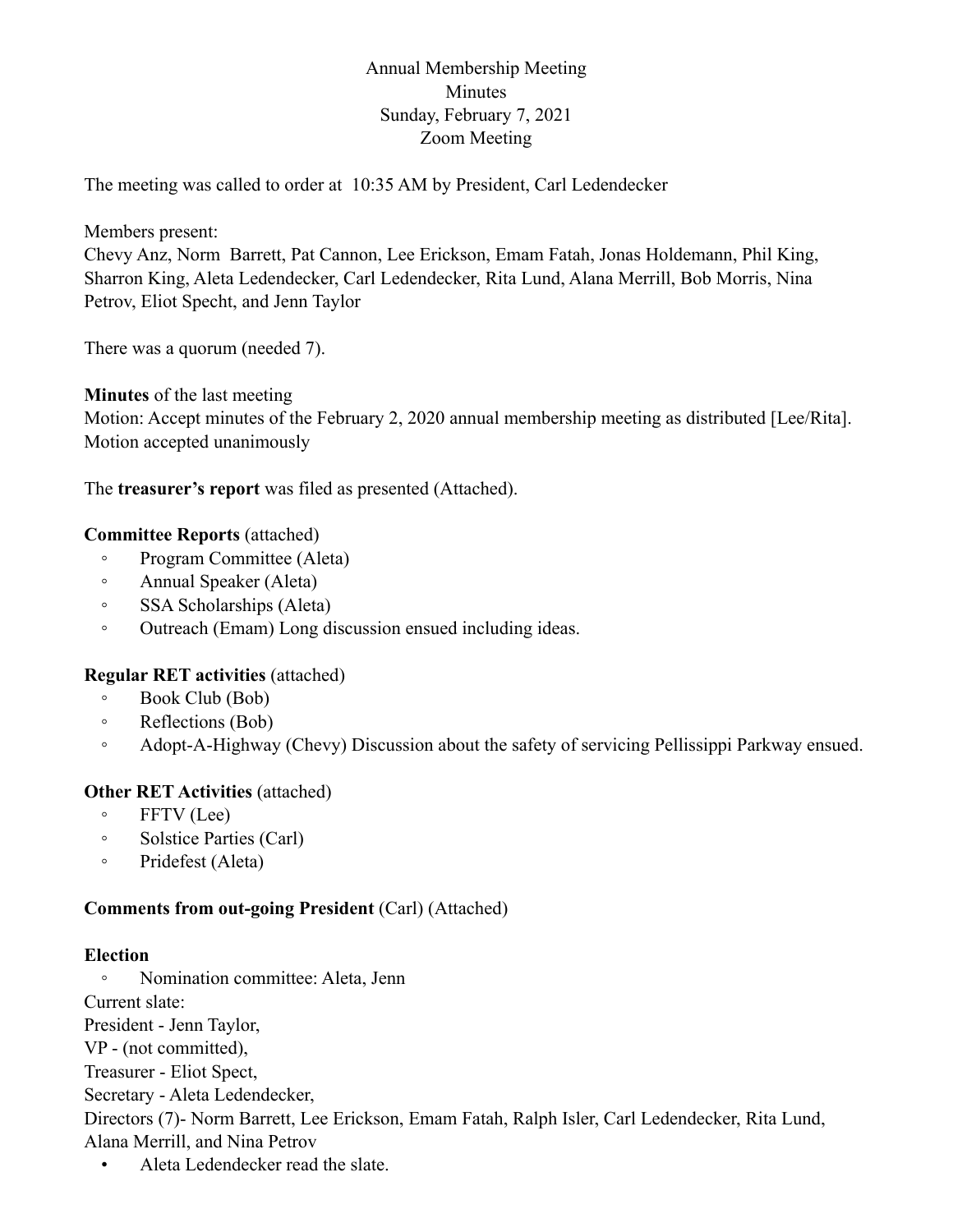- Emam volunteered for the position of vice president from the floor.
- **Motion**: Close the nominations [Lee/Chevy]. Passed unanimously.
- **Motion**: Set the number of non-officer directors at 7 [Aleta/Lee]. Passed unanimously.
- **Motion**: Elect the slate of officers and directors by acclamation [Lee/Pat]. Carried unanimously.

#### **Comments from new President** Jenn Taylor (attached)

#### **General discussion among members**

Outreach ideas from Emam: as a freethinking organization RET should work to promote freethinking even among seculars. Be inclusive and combat flaws of thinking.

Phil: Promoting conversations. Better Angels group of which he is a member does that.

Lee's stream of consciousness musings:

- Objectives. (We are not a retirement hobby group.)
- Our objective, goals should include to get Freethought into the marketplace of ideas.
- Secular Invocations at all government bodies where there are invocations (Prayer)
- Equal time where religion is visible.
	- Newspaper religion section for our meetings
	- Public calendars
	- Regular press releases.
	- Getting interviewed by news media.
	- Letters to the Editor (competition!)
- Family Friendly Activities
- Age calibrated activates every month.
- Social progressive activities
- Pride Fest
- BLM

Carl: Offer sessions on basic critical thinking and basic humanism as a way to make it better understood by the public.

Lee: Create a tutorial on Zoom that is recorded.

Pat: People leaving religion don't have a way to conceptualize the world They don't know what questions to ask.

Emam: Binary thinking is a package that we can combat. Challenging ideas and discussing. Foster complex thinking. Have offerings that reach a wide variety of people. Even if they are not secular they may have common ground. Look at the Mission of RET.

Carl: The Board can review by-laws, rules of order, and purposes of RET to incorporate some of these ideas.

Eliot can send out access info to Google Drive to all board members.

Others joined this conversation, but the secretary apologizes for failing to capture all of the discussion.

Melissa Brenneman joined in at 12:23 PM. She suggested "The Evolution of Atheism" by Stephen LaDrew as a good book to read.

Motion to Adjourn at 12:30 PM [Aleta/Emam].

Respectfully submitted by secretary, Aleta Ledendecker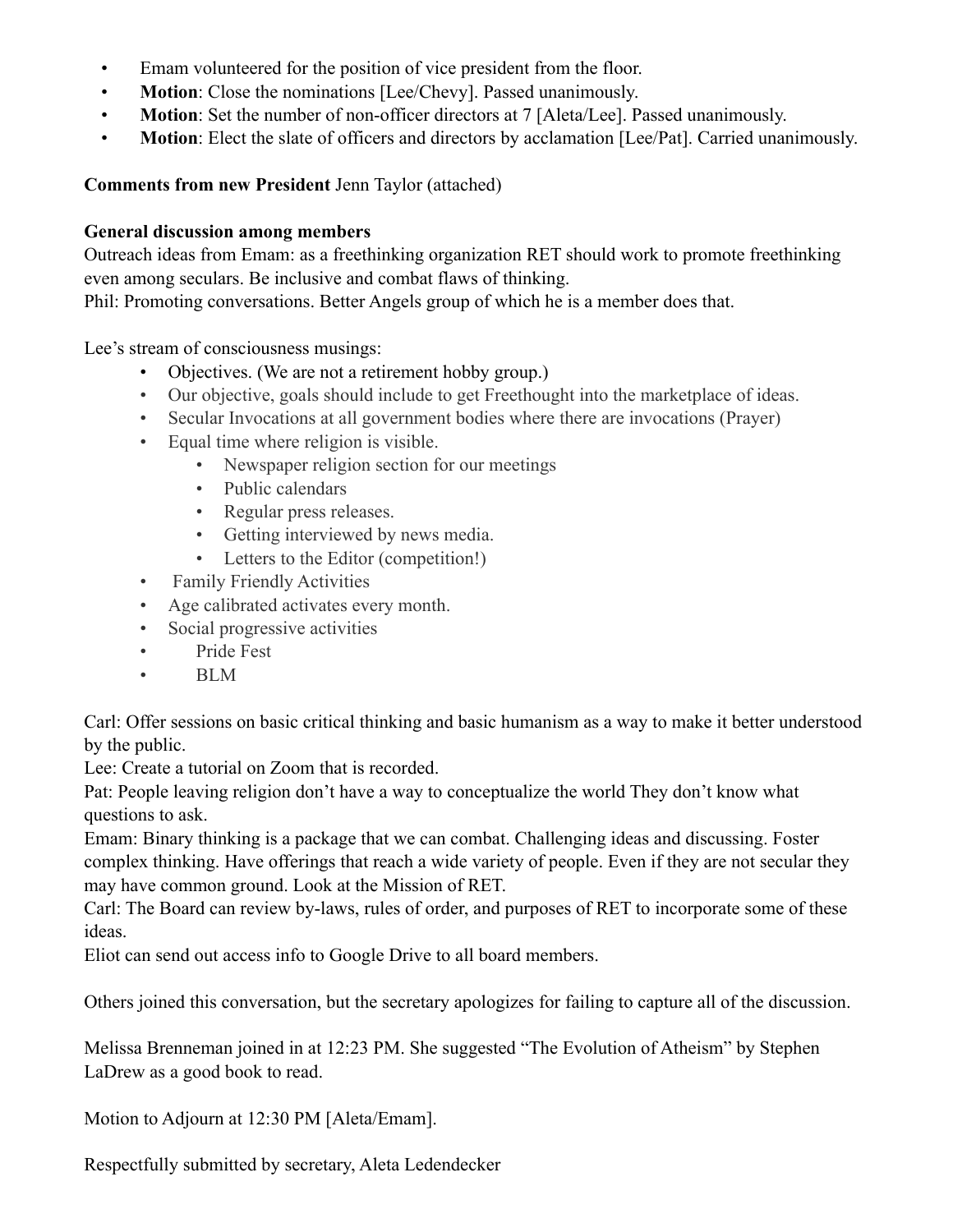# **Treasurer's Report (Eliot Specht)**

# Man makes plans; God laughs









\$1000 donation: 2108 meals

secular student alliance \$1500 donation: 2 student activists

# 2020 Income: \$4692

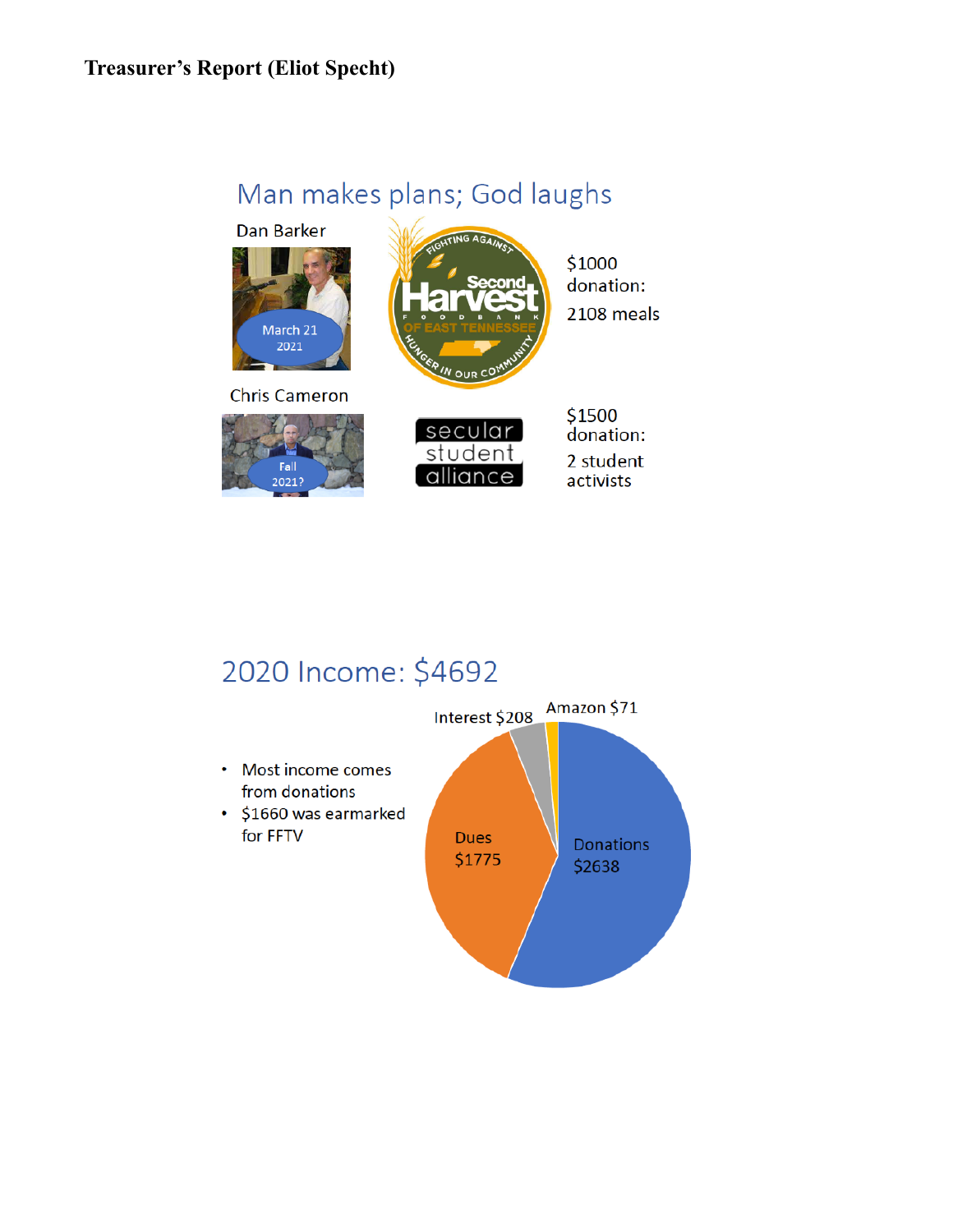# 2020 expenses: \$5382



# How should RET use our assets?

| Checking account \$10,111<br>CD | \$15,610 |
|---------------------------------|----------|
|                                 | \$25,722 |

#### General Fund \$21,941 Building Fund \$3,709 Billboard Fund \$23 LCHS SSA Fund \$50

-----------

Five years of expenses \$25,722

# ... the beam in our eye



The Economist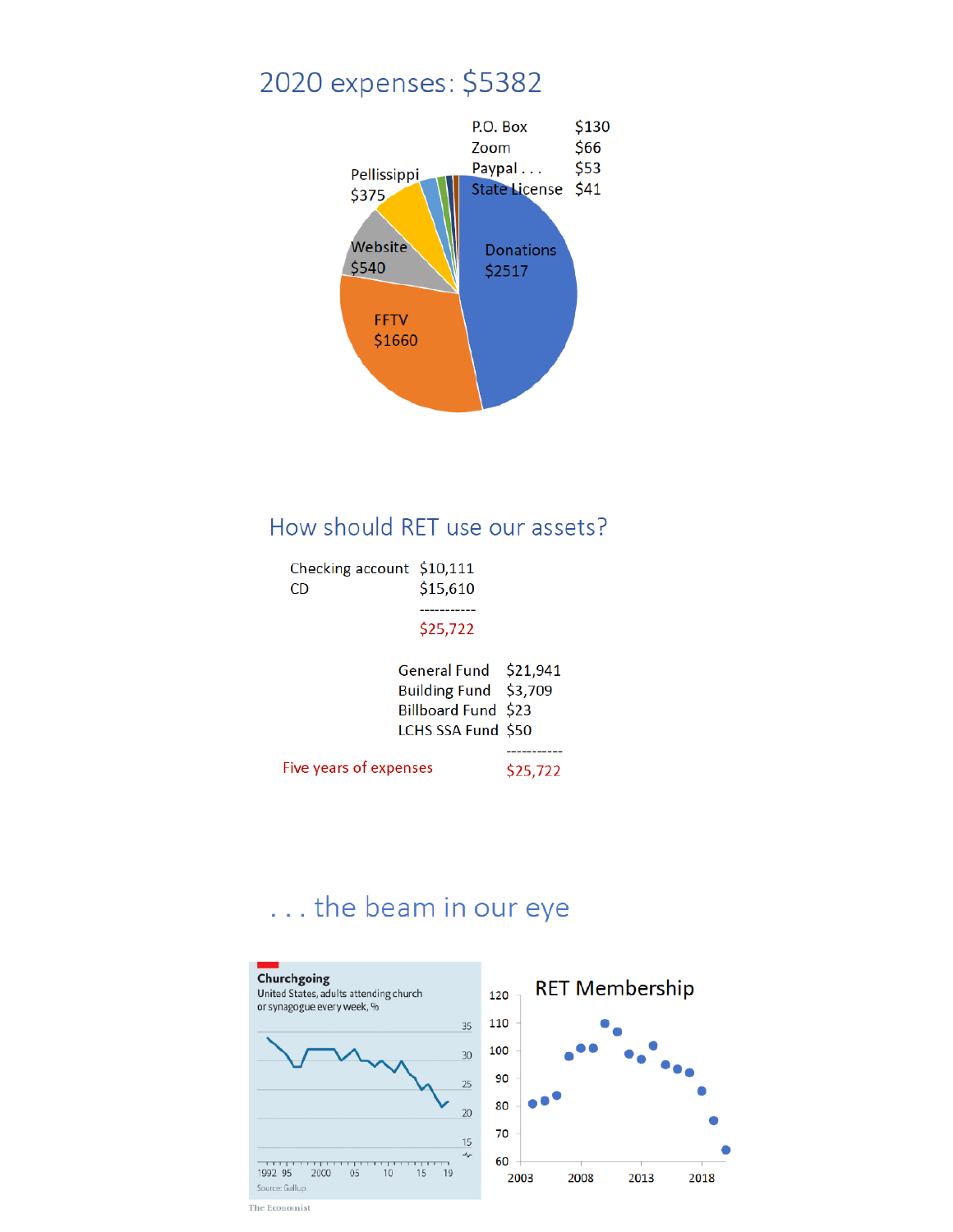# **Program Committee (Aleta Ledendecker)**

Meetings will continue via Zoom for as long as necessary for health concerns. The Zoom platform allows participants who are no longer residents of Knoxville to attend the meetings. There are current and former members from Texas, California, North Carolina, and Canada who regular attend the meetings.

For this reason, even when gathering in person returns to a safe status, we are considering maintaining one meeting each month on the Zoom platform.

Our guest for the third Sunday in February is Jenny Headlee who will be sharing information about her hobby of gardening. Personal hobbies are a great topic for sharing with your fellow RET members. Please consider sharing about your own hobbies. We have openings beginning the first Sunday in April.

### **Annual Speaker (Aleta)**

Dan Barker was originally scheduled to come speak to RET in April of 2020, but that event was canceled due to the pandemic. He will be speaking at a "regular" RET Zoom meeting on Sunday, March 21, at 10:30 AM. The topic is FreeWill Explained. He is especially interested in a level Q & A, so come prepared with questions.

Dan is also eager to return to Knoxville for an in-person presentation when travel and gathering becomes safe again.

### **SSA Scholarships (Aleta Ledendecker)**

This year RET participated in the Secular Student Alliance Scholarship competition. We gave \$1000 to go to a Tennessee student. The board of RET then received the submissions from Tennessee students so we could choose the winner. Two of the submissions were outstanding, so we contacted SSA to see if we could contribute another \$500 to award to a second place winner. Dustin Daniels, who attends Roane State was the first place winner, and Emily Willis, a student at East Tennessee Tech, was the second place winner. Their submissions have been posted in RET Newsletters.

### **Outreach (Emam Fatah)**

The purpose of this committee is to establish an outreach program for Rationalists of East Tennessee. The goal of this outreach program is to grow our community among a wide variety of demographics. Participants in this committee will aid in development and execution of the outreach efforts. Below is an outline of the strategy.

- Objectives
- Message
- Target Groups
- Execution
	- o Message Packaging
	- o Delivery Methods
	- o Activities
	- o Resources
- Timeline
- Outcome Evaluation

Participation by many RET members is encouraged.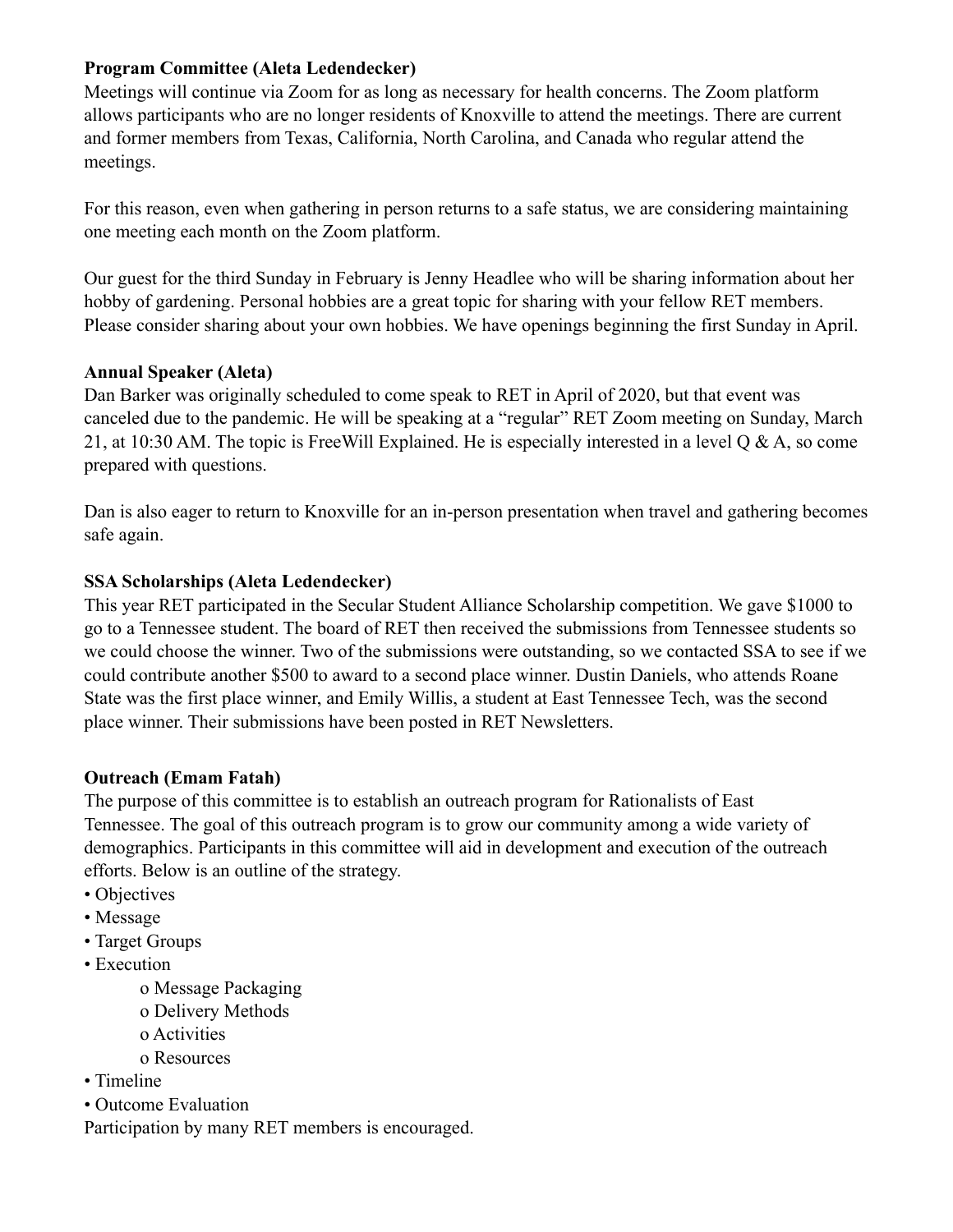# **Book Club (Bob Morris)**

The pandemic drove most of RET to the virtual world and the Book Club was no exception. Thus far, it has been working well; one big advantage is that we now get participation from old members in far off places. This has added some solidarity to the group as well as new viewpoints. One drawback has been fewer participants. I would guess that we have lost about 15% or so in attendance.

The book selection for this year drew fewer entries than usual, but we ended up with a good selection. Overall, the book club is going strong, albeit a little smaller. One item lurking on the horizon is what to do when the pandemic is over. We were having problems looking for a meeting place prior to the pandemic, so that issue is still with us. One solution is to stay virtual, but we need to find a way to grow membership so we can stay vital.

My goal for the upcoming year is to continue at our monthly pace and provide stimulating discussions for all who attend whether one has read the book or not.

# **Reflections (Bob Morris)**

Reflections has continued in the virtual world along with the other RET programs. The number of people attending is down a bit, but we now have old members and friends from far off lands. They bring some new ideas and viewpoints to the conversations which are insightful and entertaining. Of course, we all miss the food, but we do the best we can. Once this pandemic is over, we will have a decision to make – do we stay virtual or go back to the living room or perhaps a bit of both. Unlike more local activities, Reflections is a natural for the virtual world as the different viewpoints are very welcome and a close physical presence is not needed.

It is likely that the RET board will have to decide how much of RET is virtual and how much is local in the coming months. This will be an interesting discussion.

My goal for the upcoming year is to continue at our monthly pace and provide some camaraderie and stimulating discussions for all who attend. It is one of the few times we can just chat about what is of concern to us and what we think of it.

### **Adopt-A-Highway (Chevy Anz)**

Our scheduled January pick-up was a balmy success. Using our regular established quarterly schedule, April would have been our next event.

The Covid lockdown began in March, and I was willing to schedule our pickup, as social distancing would be simple along the Roadside, but TDOT emailed me that events were officially to be cancelled until further notice.

Under these guidelines, we skipped April and July events.

October saw an official resumption of Adopt-a-Highway pickups, and we scheduled our event for November. It was insanely cold. Construction on the new Hardin Valley interchange improvements has restricted about a third of our available area, so we were able to complete our route with just 6 volunteers.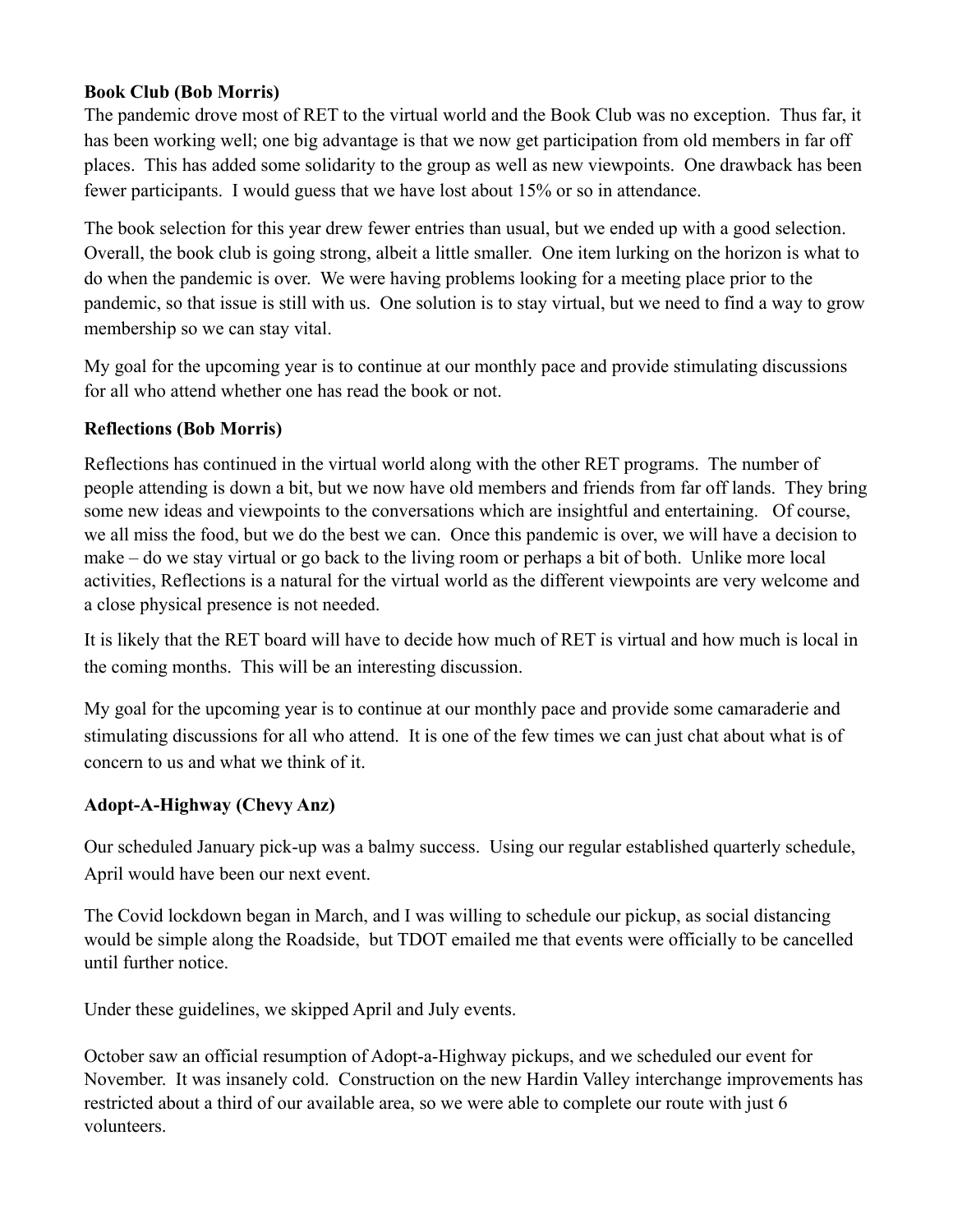January had us back on our quarterly schedule and the weather was good but very windy. A freak hit and run accident demolished Bob Morris's car which was well pulled off the shoulder onto the grass. Fortunately, no one was near the vehicles at the time of the collision. Police were at the scene quickly.

Our next event will be April.

An official at TDOT has suggested that RET consider a new location since Pellissippi is so dangerous.

# **FFTV (Lee Erickson)**

In February of 2020 we had the last Freethought Forum TV program on the community access cable television system CTVKNOX.

The Executive Producer Sam Goeltz made the argument that we had achieved what we could with the diminishing viewership of cable television and the Atheist Society of Knoxville informed us that they would no longer be funding their half of the show going forward.

We started the show, if memory serves me correctly, in August of 2010 and for over 9 years we NEVER missed a show excepting studio closing for weather and when we were preempted by other programs such as government meetings. In the finale years calls into our live show diminished and after we moved to Wednesday evenings it was less fun and a bit of a burden for hosts to appear because there was not the reward of going to the ASK meetup after the show as we had done for so many years on Tuesdays.

Our last show was a mass de baptism and was a lot of fun.as we even remotely debaptized as far away as Tuscola Il which we can assure you had as much impact as the original baptism did excepting that the participate was willing and remembered this event.

In mid to late February Members of ASK and The Satanic Ministry wanted to setup a studio where live internet stream programs could be made and created a youtube channel United Freethinkers Coalition of Knoxville. The RET board declined to participate in this activity. Less than about three to five live shows were streamed before COVID closed the studio. Since that time a very few of us have made zoom recordings for after the fact upload to the United Freethinkers Coalition of Knoxville youtube channel but participation has been very very low. It is mostly just two persons. Since March few or no other content has been generated by ASK members or Sunday Assembly or The Satanic Ministry. Just the last two weeks or so some members of ASK have decided on a podcast details of which were not shared with me.

In East Tennessee, Freethought no longer has this kind of voice to compete with the church messages. This is a lost opportunity. However unlike churches, who some times stream their regular services live, RET programs must not reveal member identities.

Their remains an opportunity if willing RET members who are comfortably revealing their identity would participate in weekly zoom programs which could have public invitations and could afterwards be uploaded to a RET youtube channel (which would have to be created.) I would like to think this will happen but this will only happen if members commit to participating.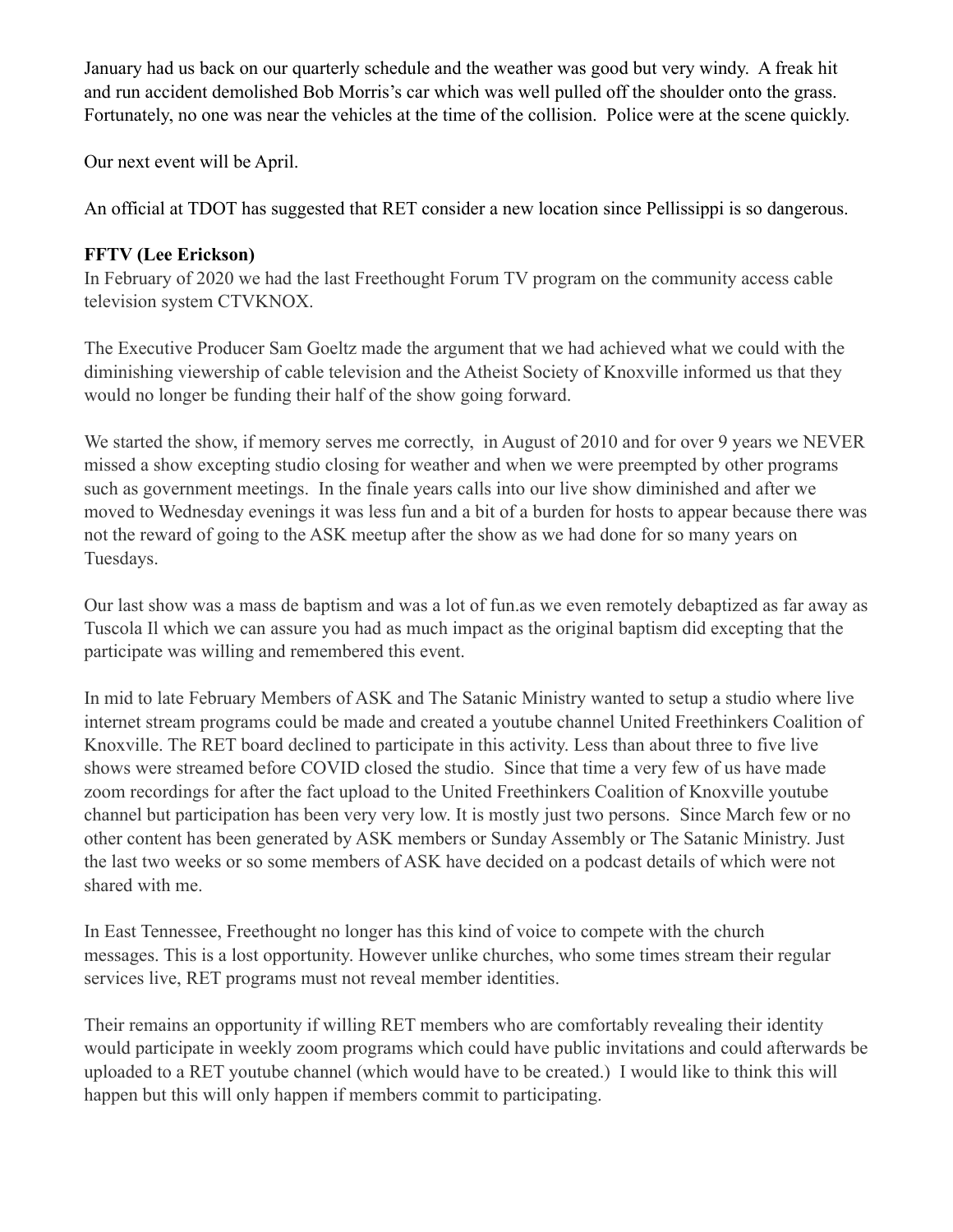If insufficient RET members commit then I and Charles the Heretic will probably continue on such as we find energy to do so in our little echo chamber we call freethinkers hosts, but we are not likely to change the world.

After elections today will be membership discussion of the direction of RET so I will end my report saying that if members of RET want to create visibility they should ask the board to created a video publicity committee and they should serve on that committee and participate in videos.

Last word from Charles the Heritic from Tuscola IL,

"... if we're to have a say in in what is going on in the Republic of the United States of America we need to be more visible. …"

# **Solstice Parties (Carl Ledendecker)**

The Winter Solstice party was held via Zoom with limited attendance. It was an enjoyable social event none-the-less. A dance breakout room was available with music, but attendees stayed in the conversation room until requested to try joining a different room.

It is unlikely that a physical Summer Solstice Party will be possible. It would not be socially inclusive to limit it to people who had received vaccines. A Zoom party might be planned.

# **PrideFest (Aleta Ledendecker)**

Pridefest for 2020 was canceled due to the pandemic. As of

1/20/21 the Pridefest website states: "At this time, we are working with city and state officials to settle details about Pridefest. Due to the ongoing pandemic and uncertainty of events, we are not accepting registrations for vendors right now. We are prepared to handle Pridefest, whether it is an in-person or digital event. **Public health is our number one concern.**

In the event that Pridefest is postponed physically or we choose to move to an online platform, we will make an announcement on our social platforms and release an update on our website. We advise against making non-refundable commitments until we have more information."

RET and other local secular groups will make a decision as to participation later, but with the slow rollout of vaccines, it seems unlikely that we will have tabling volunteers for an in-person event.

# **Out-going president's remarks (Carl Ledendecker)**

My first comment as outgoing president is: It is about time.

Beyond that all I can say about this past year in RET is that it has ZOOMed by.

On the bright side, that has allowed people from far away to attend. It has been good to see those old friends, some of whom have get up very early to attend. Also there has been no need to lug the coffee machine and supplies, signs and literature to meetings but I do miss the goodies and three dimensional personal contact.

I would like to thank the board for their work and support, Bob Morris for organizing and hosting two (like 50%) of our events. Sharron King for the newsletter. Rita Lund for calling everyone she could about this meeting. Norm for his creative Zoom backgrounds, all those have attended and supported RET and Jen Taylor for stepping up.